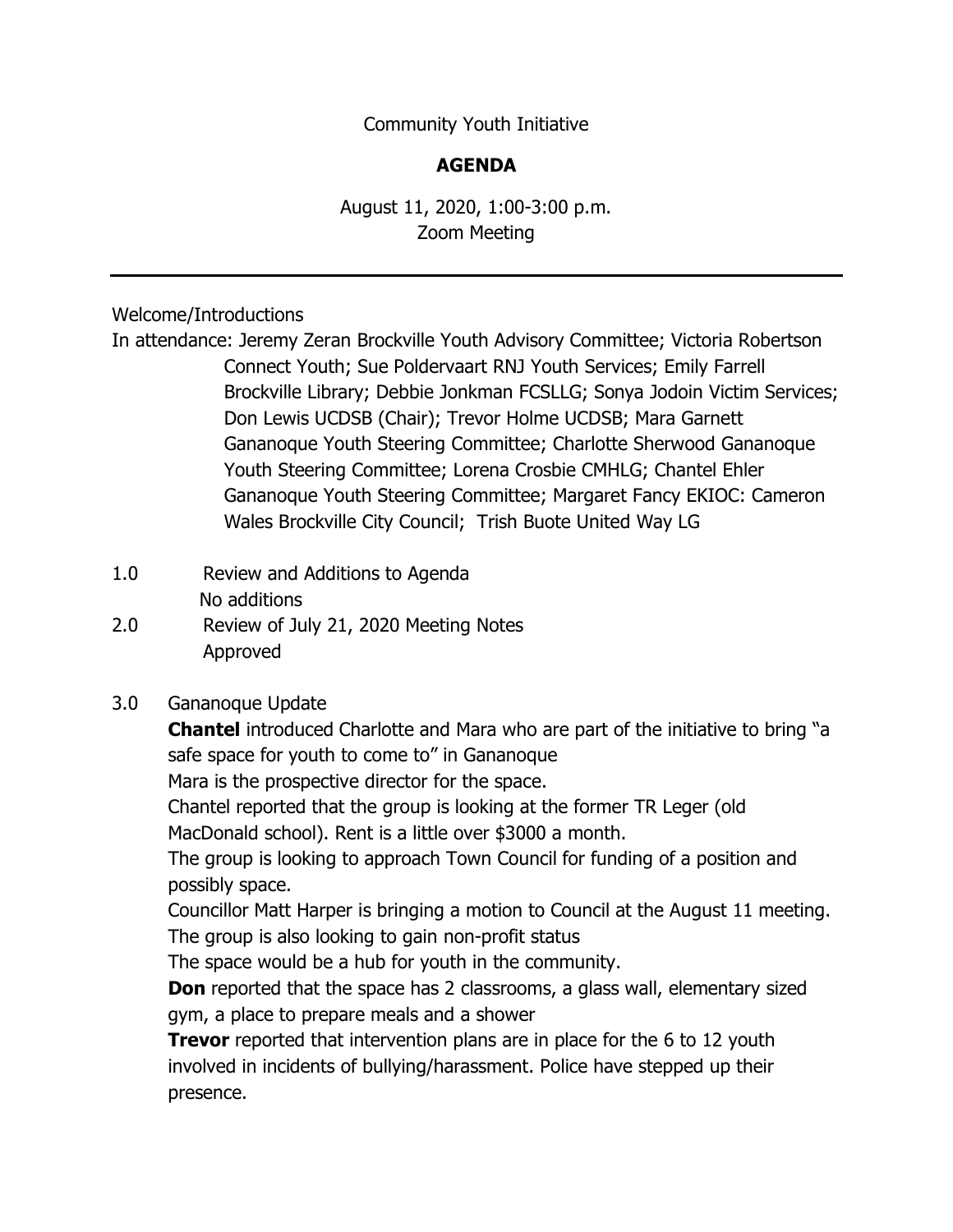MDS has met with Chantel. This group includes two youth representatives. MDS has been collecting a lot of data around supporting youth as part of prevention pillar. Municipal Council has a rep on this committee. The groundwork has been laid through this committee.

Kim Marshall (Health Unit) has offered to assist with planning support for the group.

**Sue** suggested that to fill a gap in the short term each community partner could potentially identify offer a piece of support. We need to determine how each can help. She mentioned Stingers as a model for this type of support.

It would be like a Mobile Service Club.

**Lorena** spoke about the Youth Mental Health Club in North Grenville. It initially isn't bricks and mortar, but a way of working together to address unique needs. She suggested Connect Youth as a group that can link with kids on a neutral turf.

**Trish** indicated that United Way has a small pocket of funding

# **Engaging Youth**

**Sue** mentioned that a number of youth surveys have been conducted in the area that could be shared.

**Jeremy** underlined the importance of getting youth involved and taking a collaborative approach. He suggested a pilot programme, perhaps with designing video games as an initial activity.

## **Moving Ahead**

**Sonya** suggested that the group needs a plan. Clients need to be surveyed and community information gathered. Rushing will lead to failure.

**Sue** suggested building on Youth Activities Project by promoting the activity kits in the area. In addition mobile services could be provided with each community partner contributing a piece.

She suggested a calendar of "What's On When" developed by CYI.

There needs to be coordination between community partners and local steering committee activities.

## **Next Steps**

Mara will be the liaison between CYI and the steering committee. Sue/Margaret will share youth surveys with group. Chantel will continue to work with MDS to develop a plan. CYI members will work on a calendar of events/activities for youth Each CYI member asked to identify what they could offer